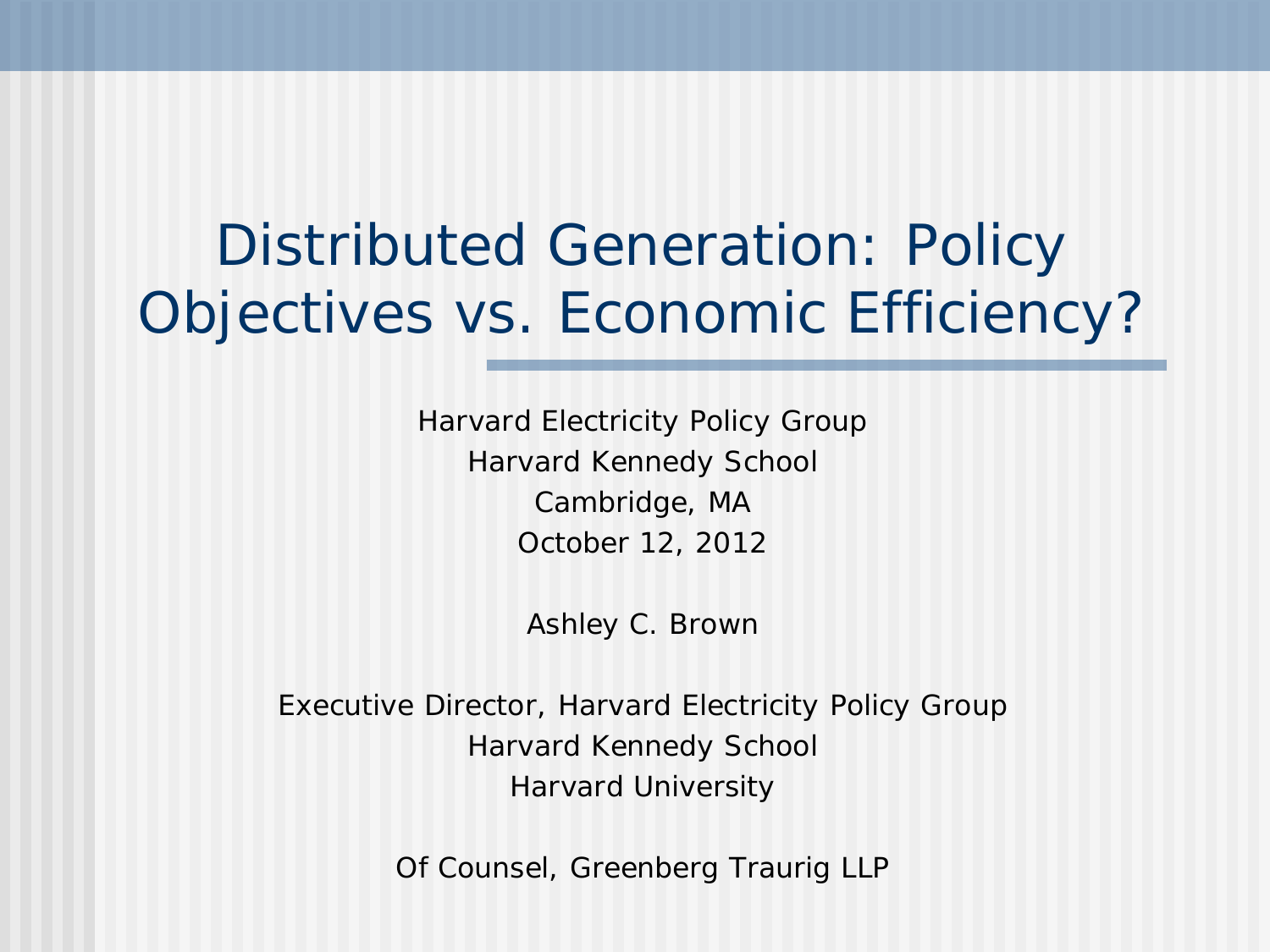### Rationale for Distributed Generation

#### Economic Rationale

- a. Energy Efficiency (Steam Hosts, CFP, etc.)
- b. Locational Benefits (e.g. Relieve Congestion, Facilitate Demand Response)

#### Externality Rationale

- a. Clean Energy (Reduce Carbon Emissions)
	- What differentiates DF from other forms of Renewables?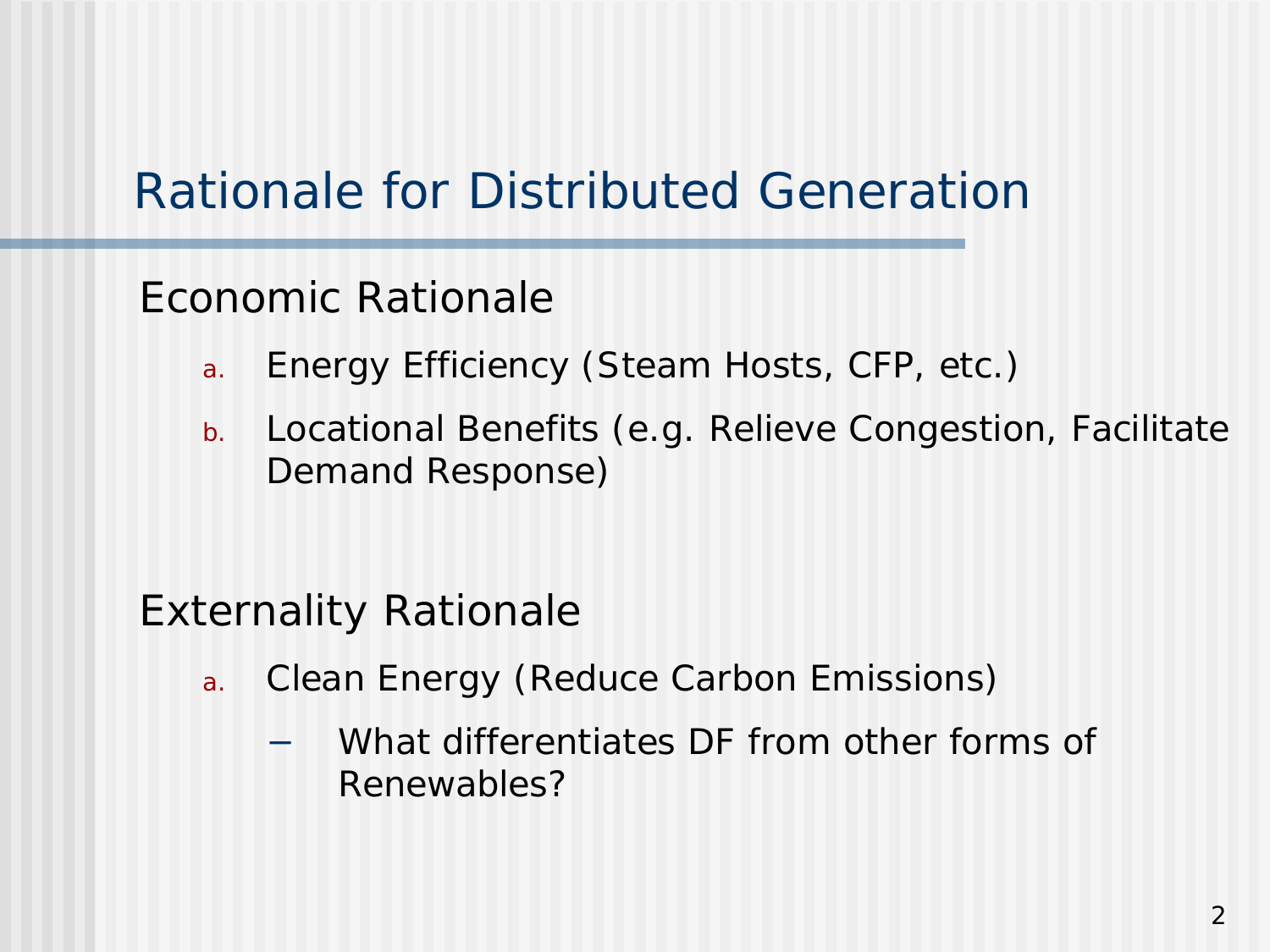### Defining the Generating Entity

- 1. Single Location
- 2. Virtual Location (Allocation of Credits in Multi-Unit Locations)
- 3. Aggregation of Multiple Locations
- 4. Size Differentiation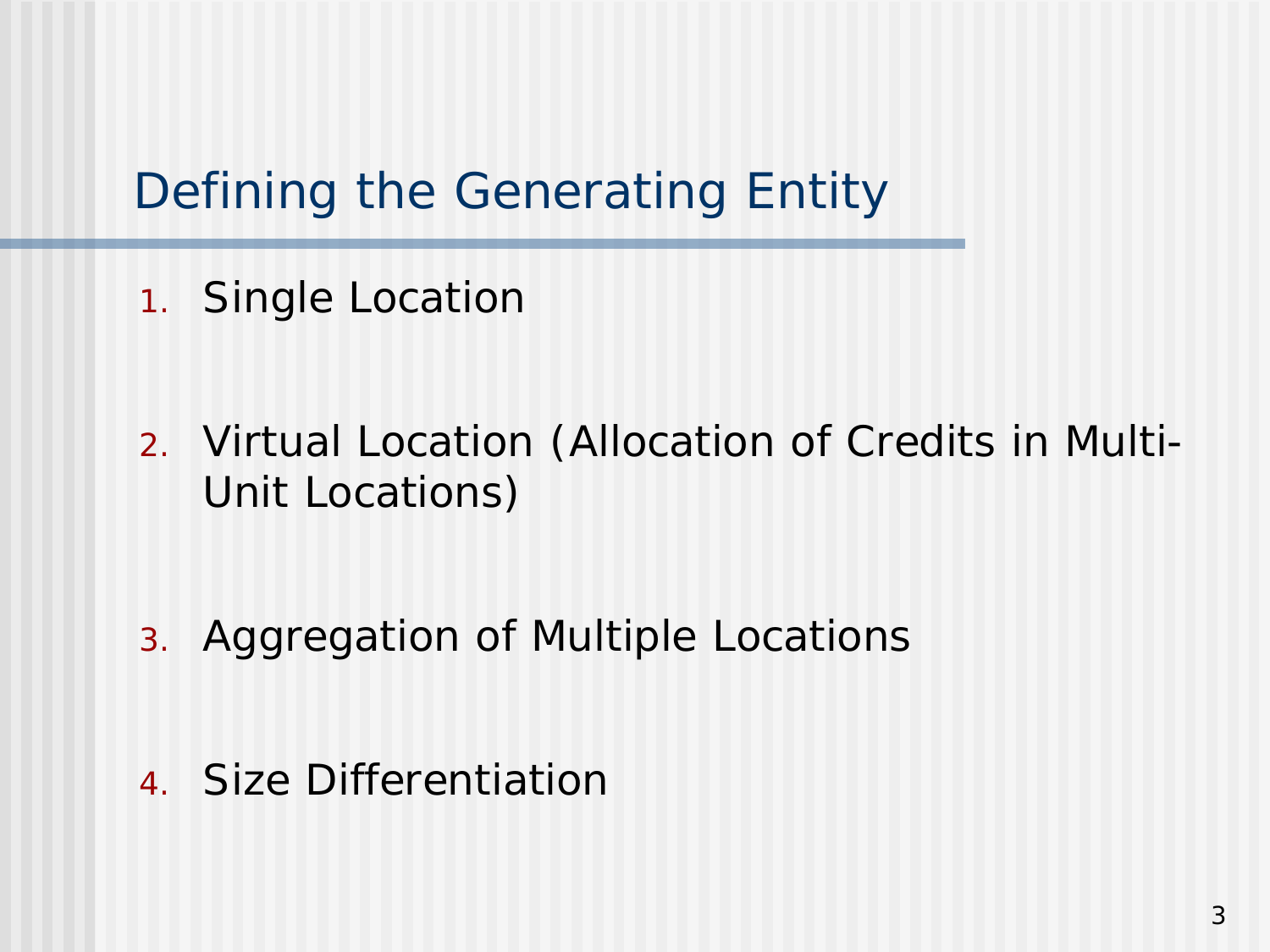## Pricing Options for Distributed Generation

- 1. Feed In Tariffs
	- a. Published Purchase Price
	- b. Often results in Caps (e.g. First Come, First Served)
		- Admission of uneconomic price?
- 2. Net Metering
	- a. Dumb Meter Driven
	- b. Smart Meter Options
- 3. Avoided Costs
- 4. Price Tied to Utility Unbundled Generation Price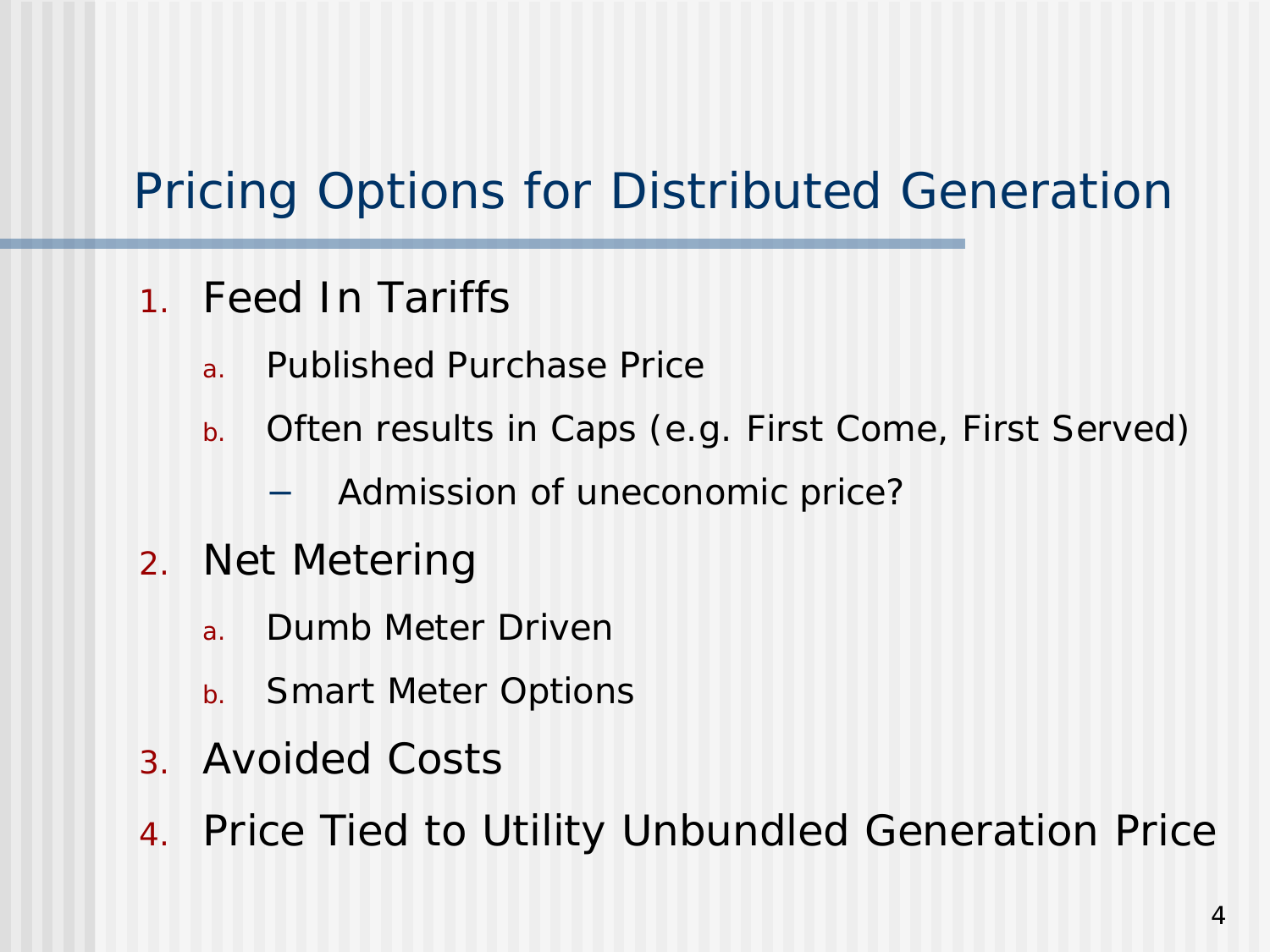#### Dynamic or Static Pricing

- 1. Self Consumption = Self Defining
- 2. Payments Based on Real Time Energy Price (Linked to Regional Market Prices)
- 3. Averaging and Carry Over Credits
- 4. Implications for Evolution of More Efficient Storage Technology